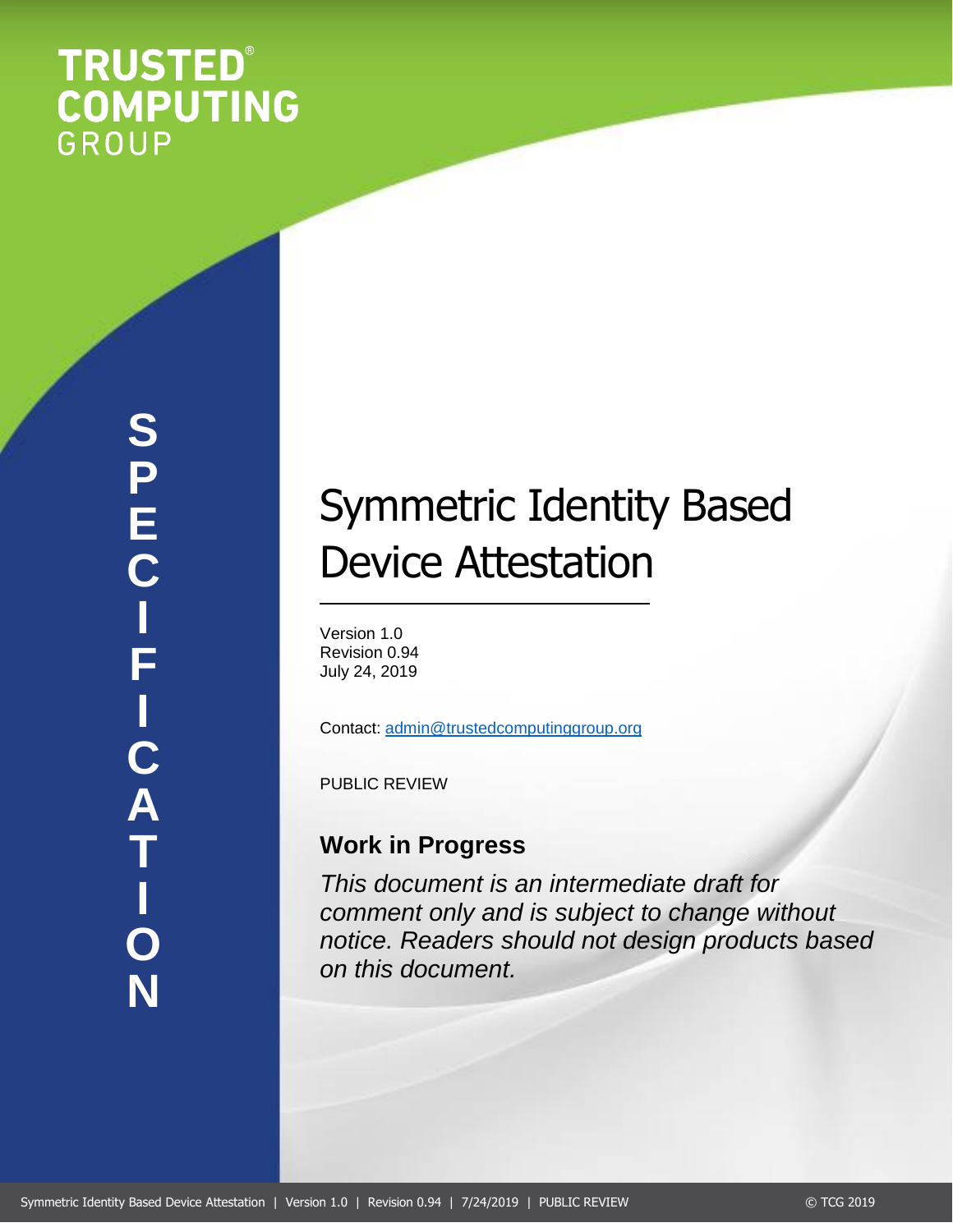# <span id="page-1-0"></span>**DISCLAIMERS, NOTICES, AND LICENSE TERMS**

THIS SPECIFICATION IS PROVIDED "AS IS" WITH NO WARRANTIES WHATSOEVER, INCLUDING ANY WARRANTY OF MERCHANTABILITY, NONINFRINGEMENT, FITNESS FOR ANY PARTICULAR PURPOSE, OR ANY WARRANTY OTHERWISE ARISING OUT OF ANY PROPOSAL, SPECIFICATION OR SAMPLE.

Without limitation, TCG disclaims all liability, including liability for infringement of any proprietary rights, relating to use of information in this specification and to the implementation of this specification, and TCG disclaims all liability for cost of procurement of substitute goods or services, lost profits, loss of use, loss of data or any incidental, consequential, direct, indirect, or special damages, whether under contract, tort, warranty or otherwise, arising in any way out of use or reliance upon this specification or any information herein.

This document is copyrighted by Trusted Computing Group (TCG), and no license, express or implied, is granted herein other than as follows: You may not copy or reproduce the document or distribute it to others without written permission from TCG, except that you may freely do so for the purposes of (a) examining or implementing TCG specifications or (b) developing, testing, or promoting information technology standards and best practices, so long as you distribute the document with these disclaimers, notices, and license terms.

Contact the Trusted Computing Group at www.trustedcomputinggroup.org for information on specification licensing through membership agreements.

Any marks and brands contained herein are the property of their respective owners.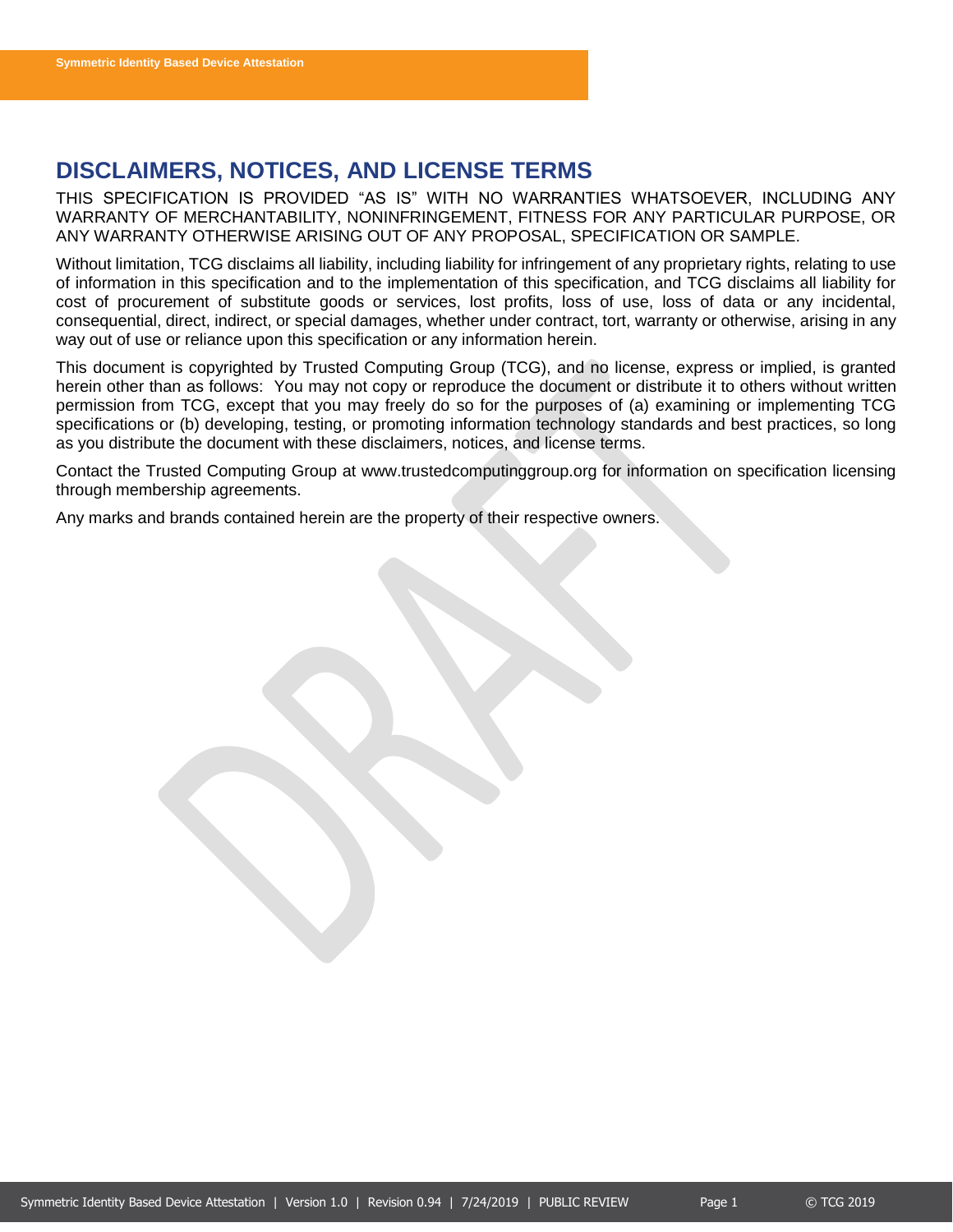# <span id="page-2-0"></span>**CHANGE HISTORY**

| <b>REVISION</b> | <b>DATE</b>   | <b>DESCRIPTION</b>               |
|-----------------|---------------|----------------------------------|
| 1.00/0.94       | July 24, 2019 | Initial Release of Version 1.00. |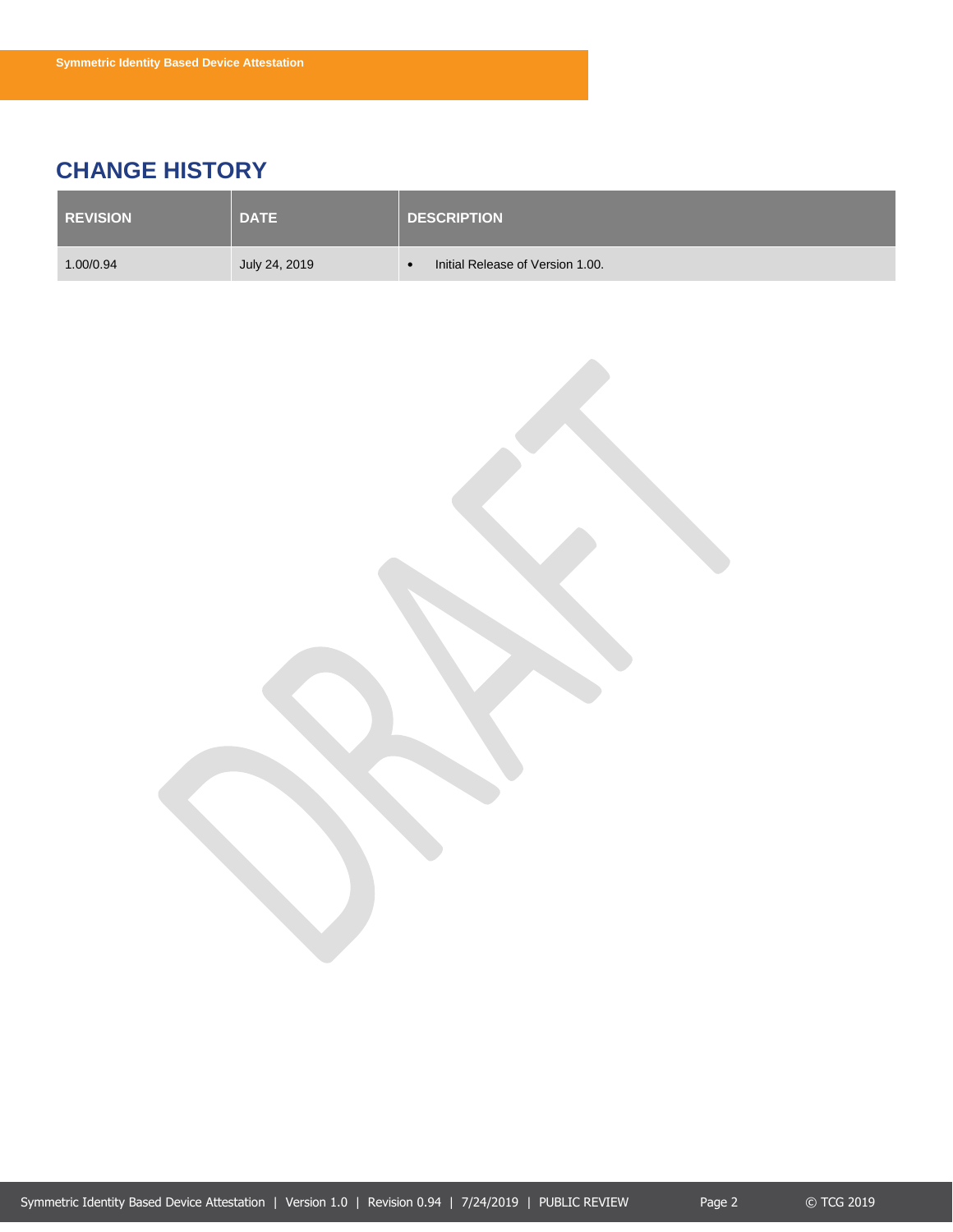# **CONTENTS**

| $\mathbf 1$    |  |
|----------------|--|
|                |  |
|                |  |
| $\overline{2}$ |  |
| 3              |  |
| 4              |  |
|                |  |
| 5              |  |
|                |  |
|                |  |
|                |  |
|                |  |
|                |  |
| 6              |  |
| $\overline{7}$ |  |
|                |  |
|                |  |
|                |  |
|                |  |
|                |  |
|                |  |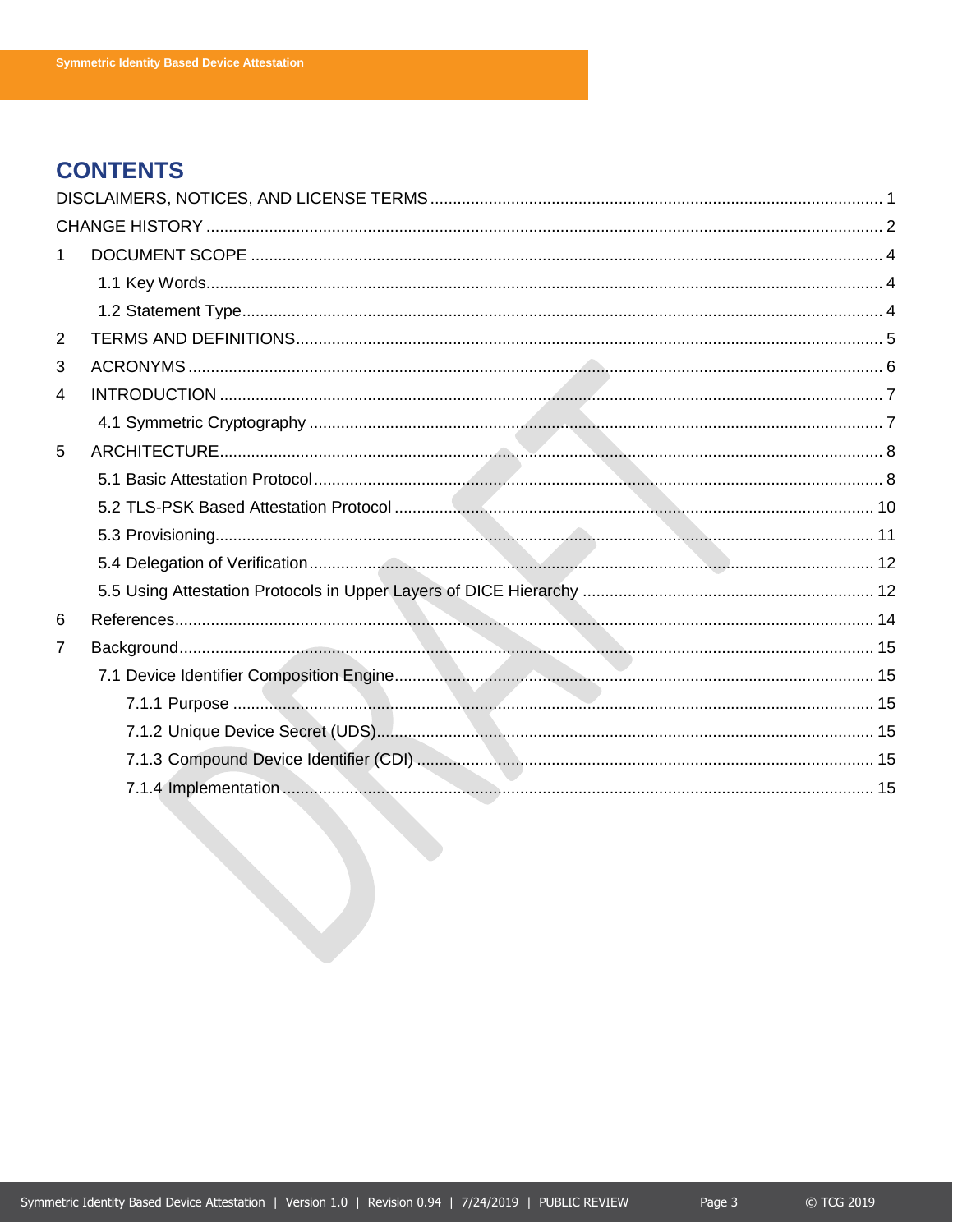# <span id="page-4-0"></span>**1 DOCUMENT SCOPE**

This specification describes the foundational elements for remote identification and implicit attestation with DICE using symmetric cryptography. In addition to providing a strong Device Identity rooted in hardware, Device Attestation is an extension to typical attestation schemes in that it also relies, implicitly, on a device's statistically unique, cryptographically strong, identity. This solution is intended for devices containing a Device Identifier Composition Engine. The approach described in this specification builds on TCG's Device Identifier Composition Engine specification [1].

This Symmetric Identity Based Device Attestation architecture describes keys and operations for a cryptographic Device Attestation scheme. In addition to strong Device Identity and Device Attestation, one possible use for this architecture is as a foundation for a secure storage (sealing) implementation in resource constrained devices.

### <span id="page-4-1"></span>**1.1 Key Words**

The key words "MUST," "MUST NOT," "REQUIRED," "SHALL," "SHALL NOT," "SHOULD," "SHOULD NOT," "RECOMMENDED," "MAY," and "OPTIONAL" in this document normative statements are to be interpreted as described in RFC-2119, *Key words for use in RFCs to Indicate Requirement Levels*.

# <span id="page-4-2"></span>**1.2 Statement Type**

Please note a very important distinction between different sections of text throughout this document. There are two distinctive kinds of text: informative comment and normative statements. Because most of the text in this specification will be of the kind normative statements, the authors have informally defined it as the default and, as such, have specifically called out text of the kind informative comment. They have done this by flagging the beginning and end of each informative comment and highlighting its text in gray. This means that unless text is specifically marked as of the kind informative comment, it can be considered a kind of normative statement.

### **EXAMPLE: Start of informative comment**

This is the first paragraph of 1–n paragraphs containing text of the kind *informative comment* ...

This is the second paragraph of text of the kind *informative comment* ...

This is the nth paragraph of text of the kind *informative comment* ...

To understand the TCG specification the user must read the specification. (This use of MUST requires no action).

### **End of informative comment**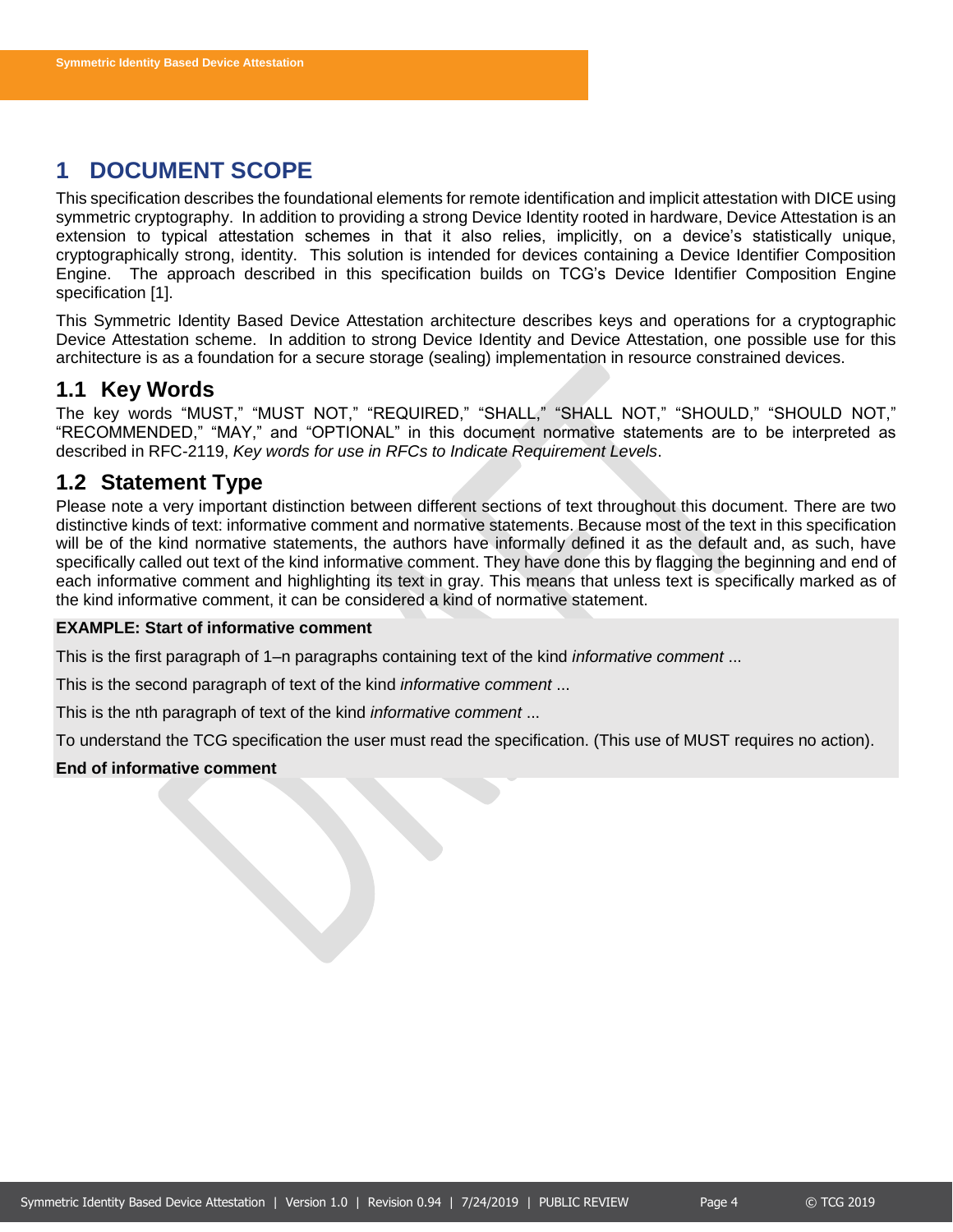# <span id="page-5-0"></span>**2 TERMS AND DEFINITIONS**

For the purposes of this specification, the following terms and definitions apply.

| <b>TERM</b>        | <b>DEFINITION</b>                                                                                                                                                                                                                                                   |
|--------------------|---------------------------------------------------------------------------------------------------------------------------------------------------------------------------------------------------------------------------------------------------------------------|
| <b>Digest</b>      | The result of a hash operation                                                                                                                                                                                                                                      |
| <b>Device</b>      | highly integrated platform containing a programmable component with other<br>optional programmable components and peripherals                                                                                                                                       |
| <b>Measurement</b> | The cryptographic hash (or equivalent) of code and/or data. Note that it is<br>implementation-specific, and out of scope for this specification, whether a<br>measurement is over a region of memory, a firmware or software image, or<br>some combination thereof. |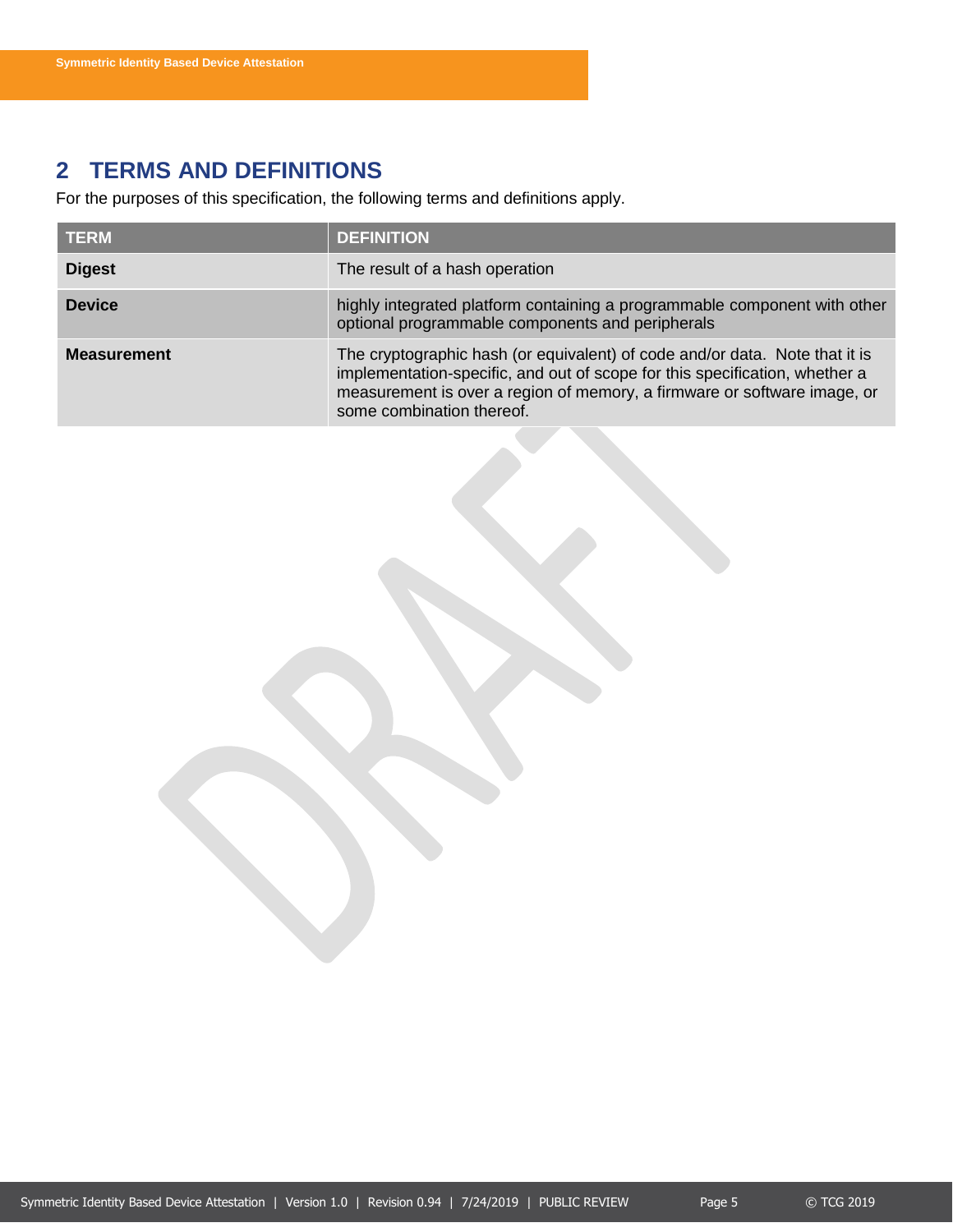# <span id="page-6-0"></span>**3 ACRONYMS**

For the purposes of this document, the following abbreviations apply.

| <b>ABBREVIATION</b> | <b>DESCRIPTION</b>                     |
|---------------------|----------------------------------------|
| CDI                 | <b>Compound Device Identifier</b>      |
| <b>DICE</b>         | Device Identifier Composition Engine   |
| <b>HMAC</b>         | Hash-based Message Authentication Code |
| IP                  | Internet Protocol                      |
| <b>MAC</b>          | <b>Message Authentication Code</b>     |
| <b>MCU</b>          | <b>Microcontroller Unit</b>            |
| <b>PAN</b>          | Personal Area Network                  |
| <b>PSK</b>          | <b>Pre-Shared Key</b>                  |
| <b>TLS</b>          | <b>Transport Layer Security</b>        |
| UDS                 | <b>Unique Device Secret</b>            |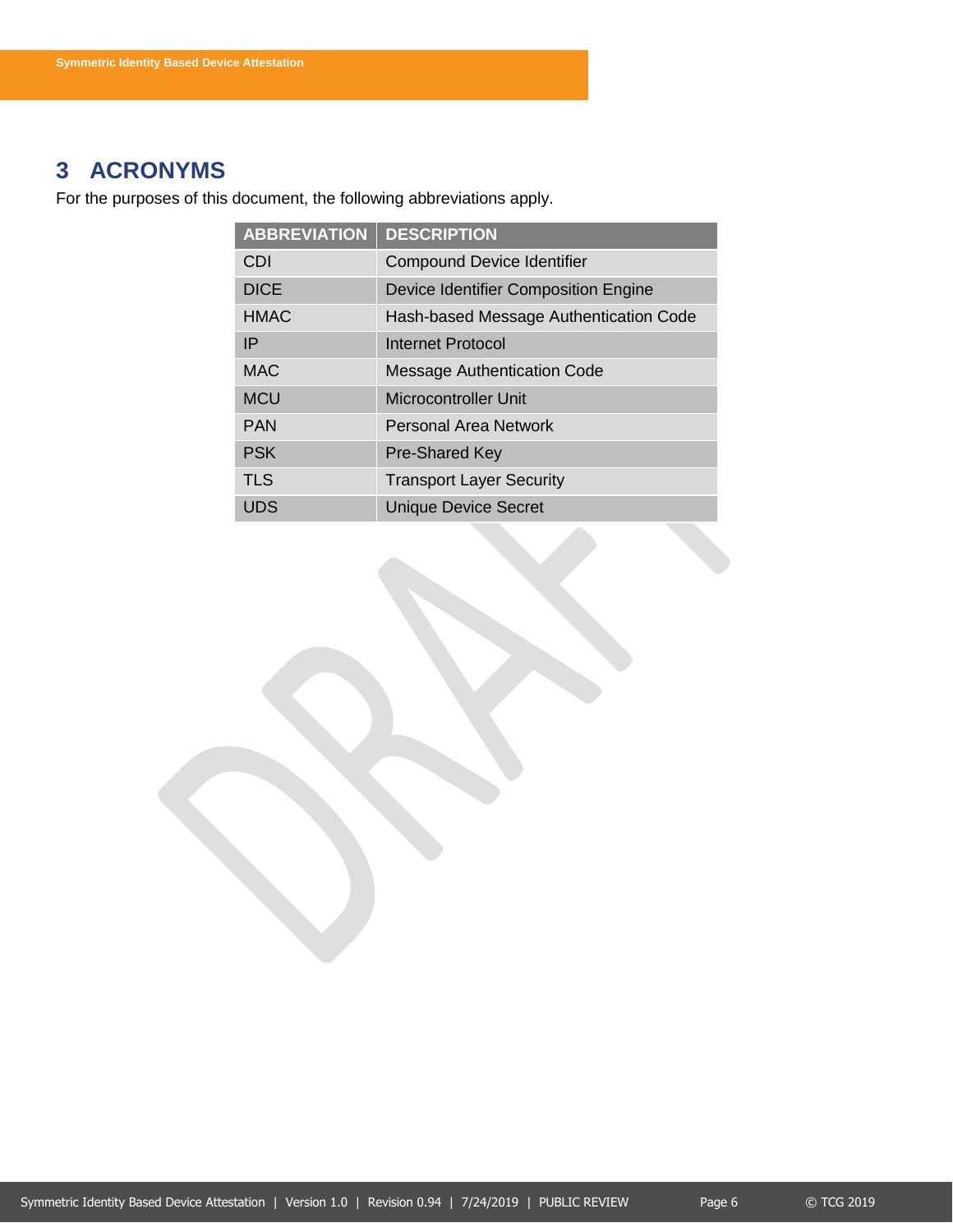# <span id="page-7-0"></span>**4 INTRODUCTION**

This specification describes a Device Identifier Composition Engine (DICE) [1] architecture that provides hardwarebased Device Identity and Device Attestation using symmetric key cryptography. The approach taken in this specification is to provide a description of each architectural element of this solution and then to enumerate the benefits and consequences of design decisions around these elements. The solution uses a DICE Compound Device Identifier (CDI) as a basis for Device Identity with some basic assumptions. The assumptions impose constraints on the solution. For example, Symmetric Identity Based Device Attestation assumes the Device Identity will be represented cryptographically as a symmetric key. The benefit of limiting the number of assumptions is that it maximizes the set of Device Identity and Attestation scenarios this specification supports.

Even though this document is intended to enable as many different scenarios as possible, it is still necessary to make some assumptions about the environment in which this specification may be implemented. This document assumes:

- 1. Devices implementing this specification are connected to, and capable of communication over, some form of network. For devices that are not IP-capable, it is assumed network connectivity is achieved via a Personal Area Network (PAN) and gateway. Further, it is assumed that networked devices are differentiated in a way that allows a verifier to retrieve information about a device necessary to carry out attestation.
- 2. Individual devices are associated with a single infrastructure or cloud provider with knowledge of the device architecture. This assumption simplifies the end-to-end key and secret derivations but involves disclosing information about a device's identity that could be used to track the device. For scenarios in which this is not a desirable tradeoff, this document discusses options for ensuring privacy sufficient for enabling devices to safely communicate with multiple service providers during their operational lifetime.
- 3. Devices implementing this specification use symmetric key cryptographic algorithms like hashes or block ciphers. They may not be capable of using asymmetric algorithms. Implementation requirements for specific cryptographic algorithms are outside the scope of this document.

This specification presumes DICE support in hardware. How the Unique Device Secret (UDS) is provisioned within a device is not in scope; only that it has been provisioned.

# <span id="page-7-1"></span>**4.1 Symmetric Cryptography**

DICE was created as a solution for trusted computing on resource-constrained devices. Other TCG publications explain how to use DICE with asymmetric cryptography but do not address using symmetric cryptography. This is a problem for the most resource-constrained devices. Many 8-bit microcontroller units (MCUs) exist that provide enough computing power to support DICE but not asymmetric cryptography. To enable DICE identification and attestation on such devices, a more lightweight approach is necessary, based on symmetric cryptography. This approach uses Message Authentication Codes (MACs) instead of asymmetric digital signatures. Devices that are powerful enough to feature a MAC-based DICE are powerful enough to use a MAC-based attestation and identification scheme.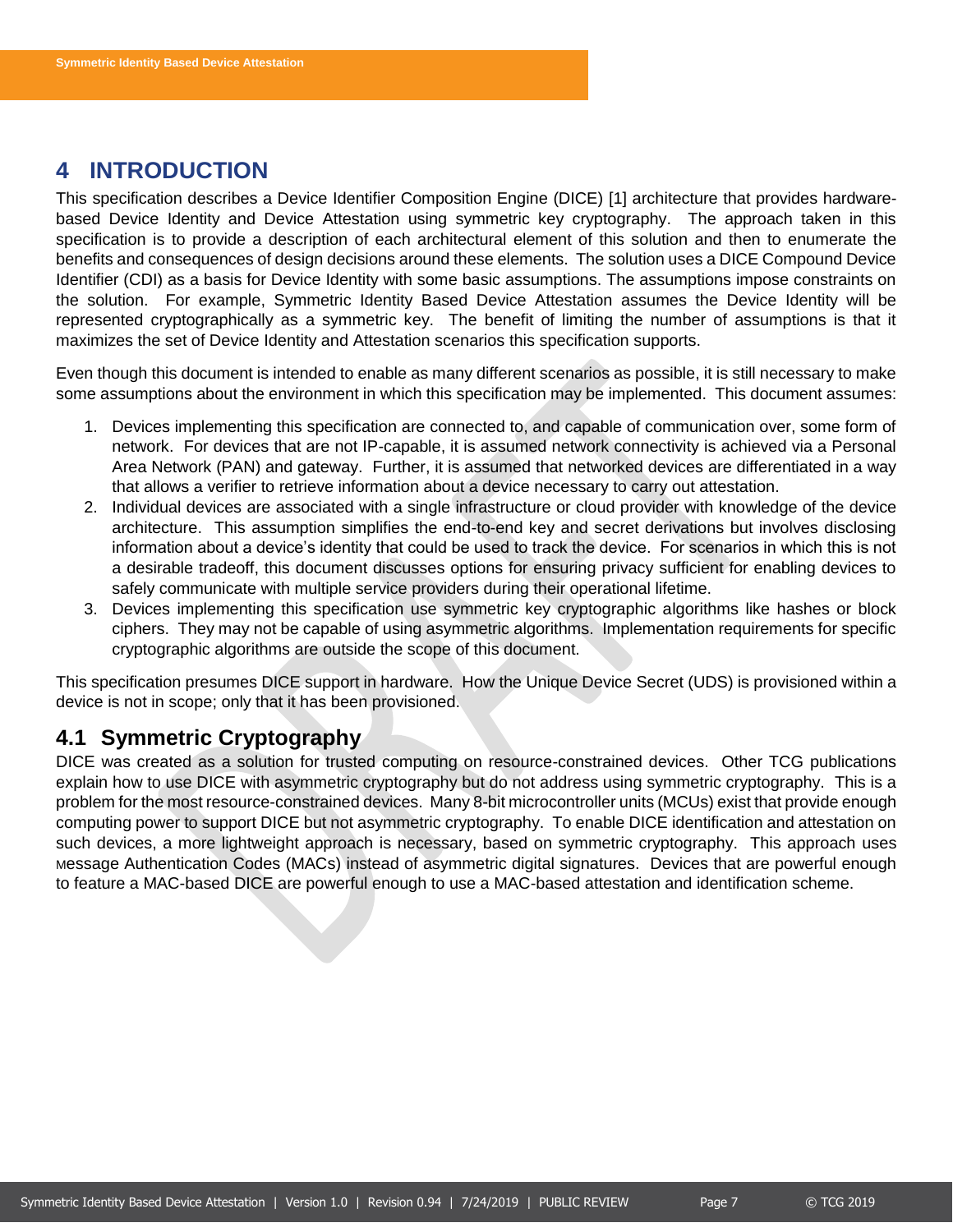# <span id="page-8-0"></span>**5 ARCHITECTURE**

# <span id="page-8-1"></span>**5.1 Basic Attestation Protocol**

DICE is the Root of Trust for Measurement for this architecture. It must be inherently trusted because its misbehavior cannot be detected. This architecture relies on DICE unconditionally generating the correct CDI for layer 0. Layer 0, which is also referred to as First Mutable Code, is the next link in the chain of trust. The purpose of DICE in this architecture is to establish that the device booted the First Mutable Code provided by the manufacturer. This enables detection of persistent modification of Layer 0 and above. The architecture is illustrated in [Figure 1.](#page-8-2)

### **Start of informative comment**

Note that, generally, device secrets need to be shared with the verifier before device deployment. It is not essential for secrets to be transmitted via a network. They could be communicated via standard methods for sharing and storing secret keys.



### **End of informative comment**

*Figure 1: DICE architecture with symmetric attestation*

<span id="page-8-2"></span>First Mutable Code MUST use the CDI to derive an identification and attestation key. Using additional inputs for key derivation is OPTIONAL. This functionality closely resembles the Alias key found in the Implicit Identity Based Device Attestation reference [2]. Due to this similarity, and to make naming consistent across architectures, it is referred to as the Symmetric Alias Key. A Key Derivation Function (KDF) that generates a symmetric key is REQUIRED. The function MUST be a one-way function to guarantee the CDI's confidentiality

The Symmetric Alias Key is used to calculate the MACs of provided challenges. The protocol SHALL proceed as follows. The verifier generates a random challenge C that is sent to the device. The device generates a nonce  $N_{dev}$ .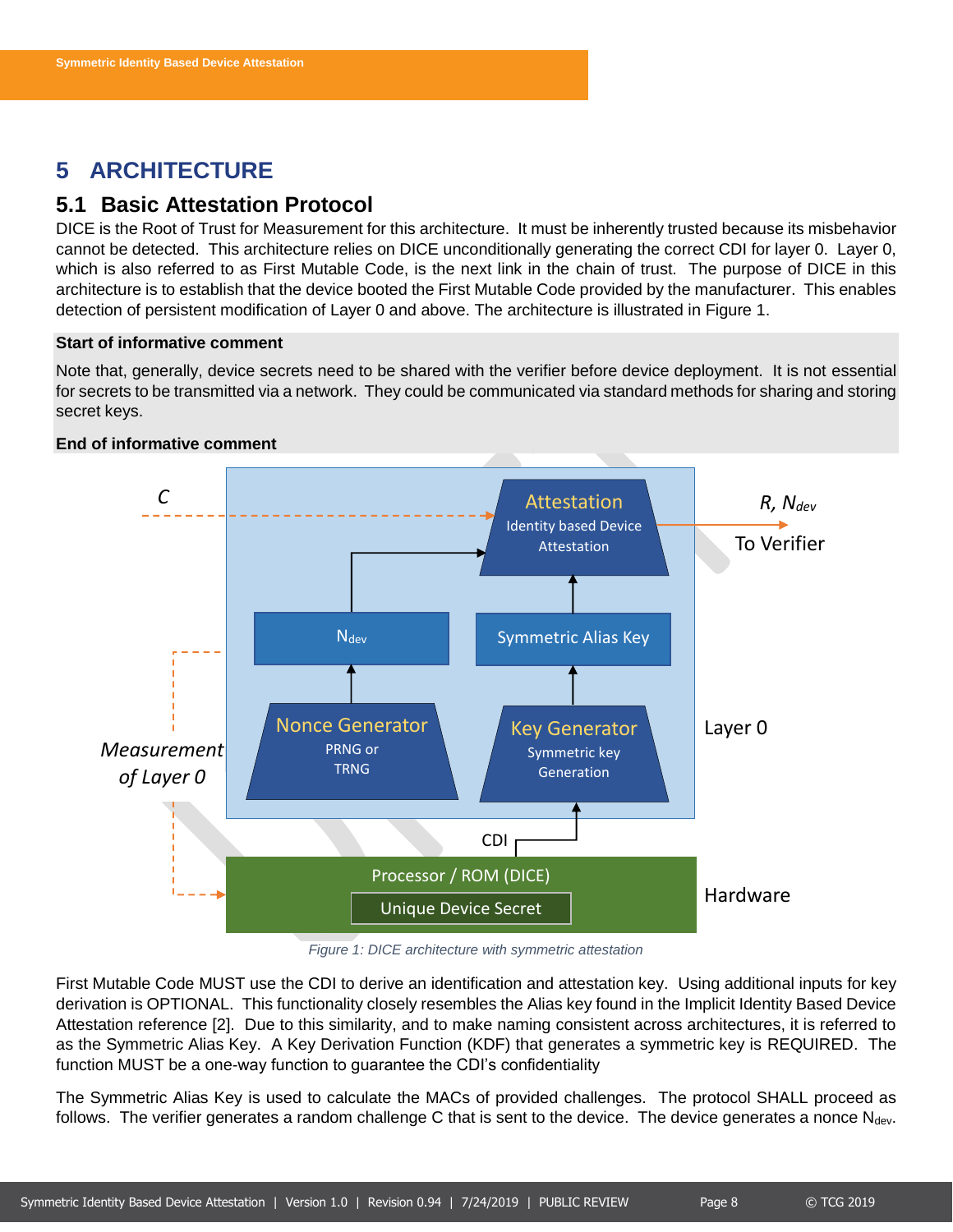The device then calculates the response R by concatenating the server's challenge C with  $N_{dev}$  and computing the corresponding MAC using the Symmetric Alias Key.

The response R and the nonce Ndev are sent to the verifier. The verifier has a stored copy of the device's Symmetric Alias Key and uses it to calculate the expected response R'. If R and R' are equal, the device's identity and the integrity of first mutable code are verified. [Figure 2](#page-9-0) illustrates this scheme.



*Figure 2:The basic attestation protocol*

<span id="page-9-0"></span>Using a challenge nonce mitigates replay attacks and using a device nonce mitigates correlation attacks. Therefore, values for C and N<sub>dev</sub> SHOULD NOT be used more than once.

The device SHOULD generate its nonce in a cryptographically secure way. A hardware RNG SHOULD be used if it is available. Otherwise, a cryptographically secure PRNG MUST be used with a secret seed and a monotonic counter stored in nonvolatile memory. [3] is one example of a specification for cryptographically secure PRNGs.

The protocol illustrated i[n Figure 2](#page-9-0) does not mitigate Denial of Service attacks (DoS) in this basic form. If this mitigation is required, the device SHOULD use a timer to implement an interval after successful attestation in which all incoming attestation requests are dropped. The length of this time window is to be adjusted to the application of the device.

### **Start of informative comment**

The one-way function implemented by DICE can be used in upper layers of the software stack as well. This is especially useful in a resource constrained device. It is more efficient to use the same one-way function in DICE, the firmware layers, the key derivation, and the attestation scheme.

To derive a key, one possible implementation could apply the one-way function to a string that defines the purpose of the key (e.g. "Attestation") using the CDI or an equivalent level key.

The MAC is to be selected carefully. The most secure solution is the HMAC, which is proven to be secure, even if the underlying hash function is no longer strongly collision resistant. This is desirable for the long-term security of the device. CBC-based MACs are a more lightweight option, but with inferior security due to the lower security level of the CDI (128 bits when using AES). If DICE itself uses a hash function as described in section 5 of [1], the same hash function can be used in the attestation protocol as well, as long as the security guarantees of the hash algorithm are sufficient for attestation.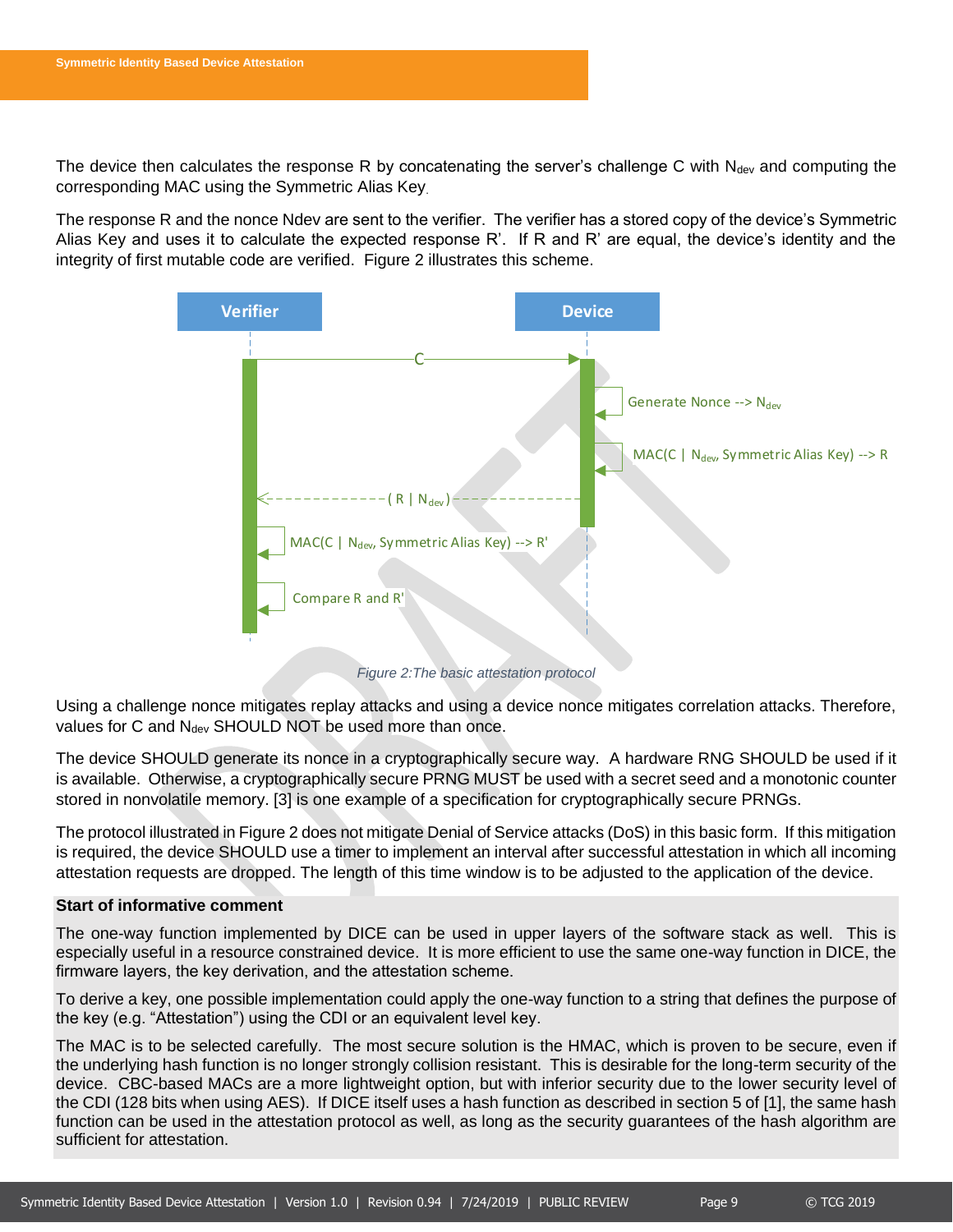This specification assumes the client is resource constrained and does not possess a TPM. However, no such assumption is made about the verifier. The verifier could use a TPM to store the HMAC keys and perform the verification. A verifier's use of a TPM adds more security to the overall process. Further, if the verifier possesses a TPM then the HMACs of the DICE devices it is responsible for verifying could even be included in a TPM-based attestation of the verifier. These TPM-equipped verifiers could then provide "all-up" attestation statements to, for example, a centralized authority or relying party.

### **End of informative comment**

# <span id="page-10-0"></span>**5.2 TLS-PSK Based Attestation Protocol**

DICE-based attestation using TLS-PSK can also be deployed on devices. A pre-shared symmetric key (PSK) is used for attestation. To use TLS-PSK for attestation, this PSK is derived from the CDI using the same deterministic symmetric key generation method that is applied to derive the Symmetric Alias Key. The verifier is also in possession of the CDI (either calculated based on the UDS or provided by the device manufacturer) and derives the same symmetric PSK using one of the provided PSK ID hints. The key generation method is applied using that hint and the CDI or an equivalent level key to generate the PSK for a TLS-PSK handshake. If the TLS-PSK based protocol is used alongside the basic protocol, the CDI-derived keys MUST NOT be the same. [Figure 3](#page-10-1) shows the architecture for the key generation when using the TLS-PSK based Attestation protocol.

For attestation, the device and the verifier execute a TLS-PSK handshake initiated by the server. Due to the dependency of the PSK on the CDI, a successful handshake is implicit attestation of the device's identity and firmware integrity.



*Figure 3: Key derivation for TLS-PSK based attestation*

<span id="page-10-1"></span>All messages and objects described in the following section are specified in [4] if not stated otherwise. The DICE device in this specification corresponds to the client in the TLS-PSK specification whereas the verifier corresponds to the TLS-PSK server. The protocol SHALL proceed as follows. The verifier requests that the client initiates attestation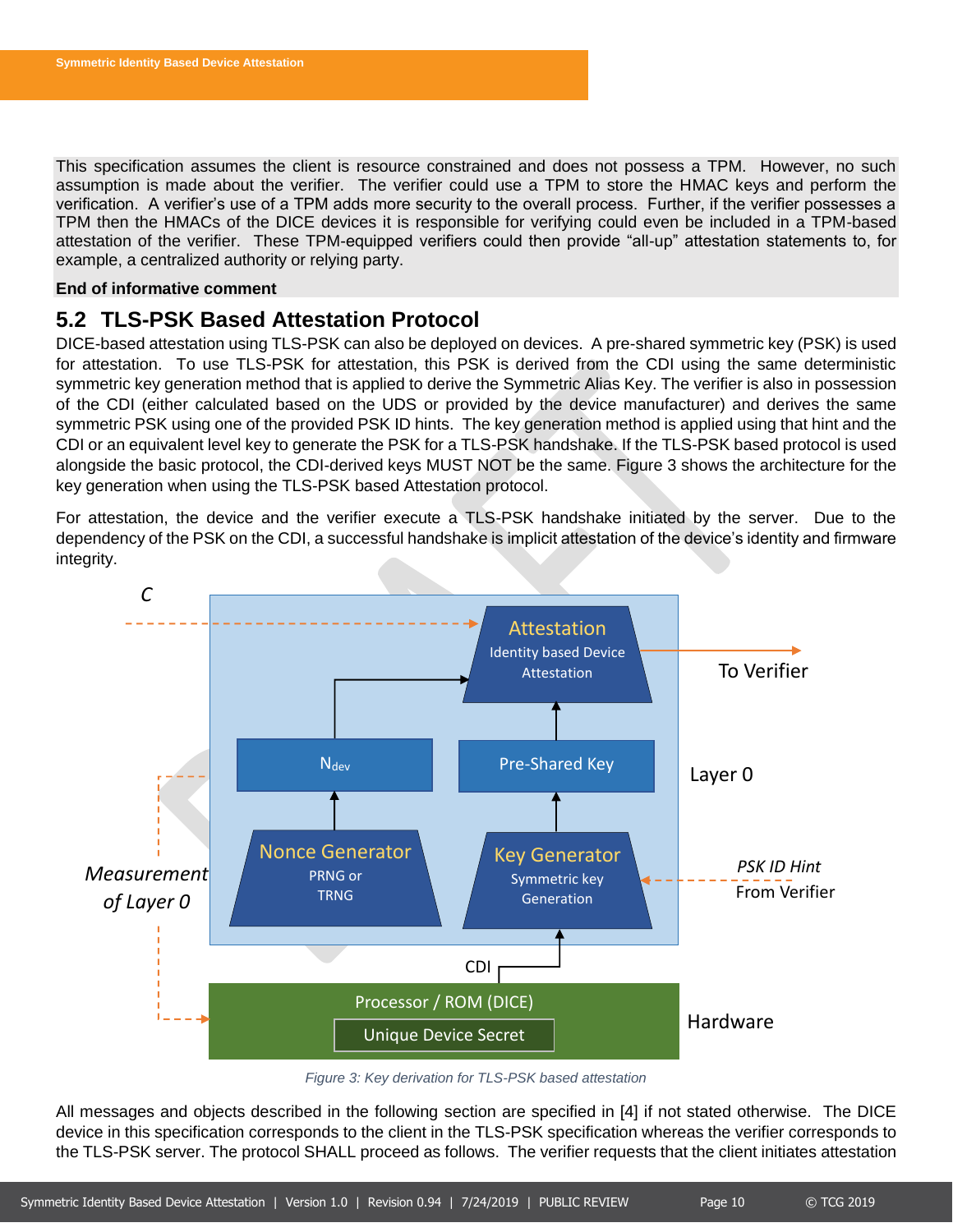by sending an attestation request to the device. The device generates the device nonce and sends a Client Hello message as specified in [4] to the verifier. This message contains ID hints for each potential PSK. The verifier generates the server nonce, selects one of the offered PSK ID hints, includes both in a Server Hello message and transmits this to the device. Both parties derive the Pre-Shared key (PSK) using the CDI of the device and the PSK ID hint. Both the verifier and the device derive a key schedule for all subsequent messages from the PSK, the Server Hello and the Client Hello message. This terminates the key exchange phase of the handshake.



*Figure 4: The TLS-PSK handshake with a CDI derived PSK*

<span id="page-11-1"></span>The generated key schedule is used to encrypt subsequent TLS messages. Server parameters and authentication are sent according to the TLS specification. Since the PSK is based on the CDI and all further keys are derived from the PSK, a successful TLS-PSK handshake is an implicit attestation of the device's identity and firmware integrity. The TLS channel that has been set up MAY now be used for application data. [Figure 4](#page-11-1) shows the TLS-PSK handshake.

# <span id="page-11-0"></span>**5.3 Provisioning**

Provisioning is less flexible when using a symmetric identity scheme as compared to an asymmetric identity scheme. The verifier MUST be in possession of the attestation key or PSK, depending on the protocol in use. Since knowledge of the attestation key is sufficient to fake attestations, it is necessary to provision the DICE under conditions of physical security in a trusted environment, for example, during some stage of device manufacturing. Critically, to compute the CDIs for future updates of the device, the verifier needs to have knowledge of the device's UDS.

### **Start of informative comment**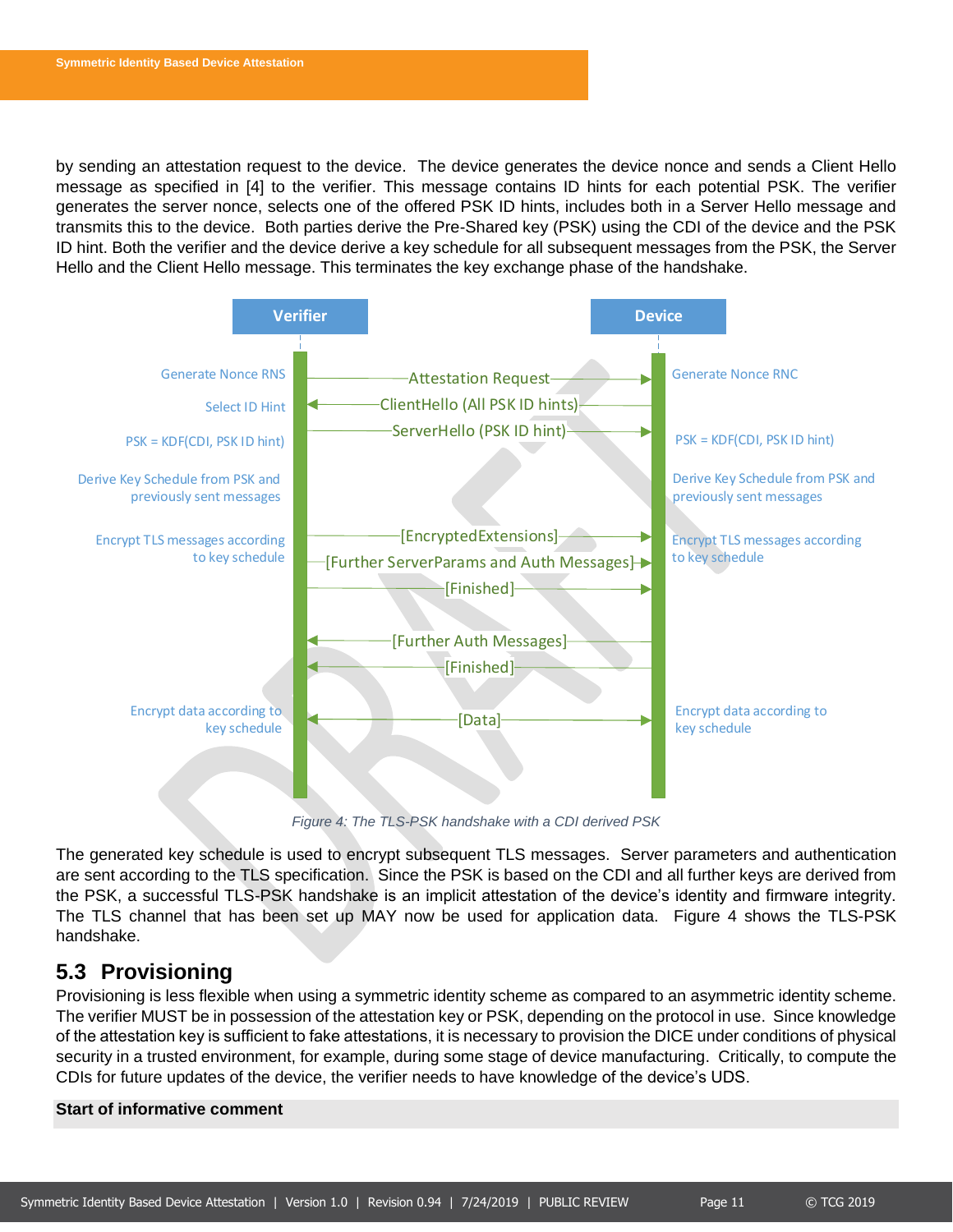Device UDS values are obviously sensitive information that a verifier needs to handle with greatest care. Device secrets should never be stored decrypted outside of an area with restricted access.

It is recommended that verifiers use a Hardware Security Module, like a TPM, to securely contain the UDS of devices during computations. The TPM can also be used for the computation of CDIs for firmware updates. For this, the use of a TPM for UDS storage and the HMAC function as the key derivation function is highly recommended. On a verifier, for the secure derivation of a device's CDI, the firmware is measured, and the measurement is passed to the TPM. The TPM then computes the HMAC of the measurement with the UDS as the key. The resulting HMAC can now be exported from the TPM or kept within the TPM for the verification of attestation. The UDS can be secured by the TPM with any combination of Enhanced Authorization Policies. The TPM provides a secure and trustworthy environment for all required crypto operations on the verifier.

This specification assumes client devices are resource constrained and do not possess a TPM.

### **End of informative comment**

### <span id="page-12-0"></span>**5.4 Delegation of Verification**

If the device owner delegates verification of attestation information to a third party, key material MUST be transferred securely to the third party. The transferred key depends on the privileges the third party is granted. [Table 1](#page-12-2) lists the third party's privileges and the corresponding key that is to be transferred.

| <b>THIRD PARTY'S PRIVILEGES</b>                               | <b>KEY TO BE TRANSFERRED</b> |
|---------------------------------------------------------------|------------------------------|
| Attestation with fixed Symmetric Alias<br>Key / PSK ID hint   | Symmetric Alias Key / PSK    |
| Attestation with dynamic Symmetric<br>Alias Key / PSK ID hint | <b>CDI</b>                   |
| <b>Attestation and Firmware Updates</b>                       | UDS.                         |

*Table 1: Keys needed by third-party verifier.*

<span id="page-12-2"></span>Like the provisioning of any key material, any transfer of secret values is to be handled with appropriate security measures. A communication channel that forces the third party to authenticate itself SHOULD be chosen. The keys SHOULD be encrypted using end-to-end protocols that provide a state-of-the-art security level and integrity protection. An example of such a secure communication channel is an up-to-date version of the TLS-protocol with sufficiently secure cipher suites.

### **Start of informative comment**

If the third party uses a TPM-based system for key storage and attestation verification, the TPM can also be used to secure the communication channel for the transfer of the attestation keys.

Note that revocation of Symmetric Alias Keys and PSKs is not addressed in this specification. It is up to a verifier to know, at any point in time, what keys and/or client devices are valid.

### **End of informative comment**

# <span id="page-12-1"></span>**5.5 Using Attestation Protocols in Upper Layers of DICE Hierarchy**

Although the attestation protocols are designed to work with the First Mutable Code in a DICE-enabled device, they are not limited to that. As described in [5], DICE can be the fundamental building block for a chain of trust where each layer of software is provided with a key, similar to a CDI, and uses it to calculate another key for the next layer of code that is executed. In that case, the attestation protocol SHOULD be adjusted in a way that the CDI is mapped to the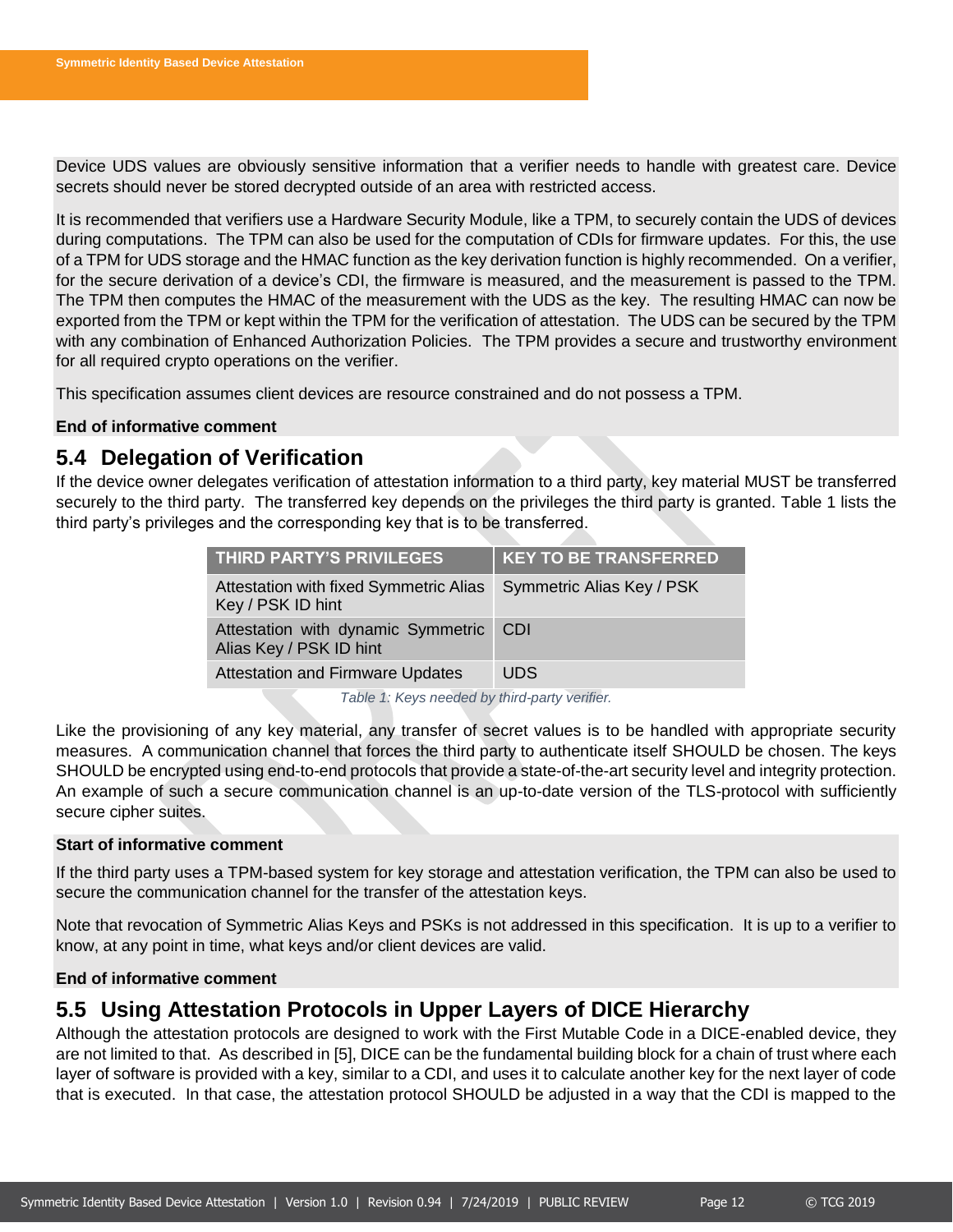respective level key. If the attestation takes place in layer N, the key of layer N is to be used for key derivation instead of the CDI. [Figure 5](#page-13-0) illustrates this.



<span id="page-13-0"></span>*Figure 5: Key derivation for the basic attestation protocol when applied to a higher level of software*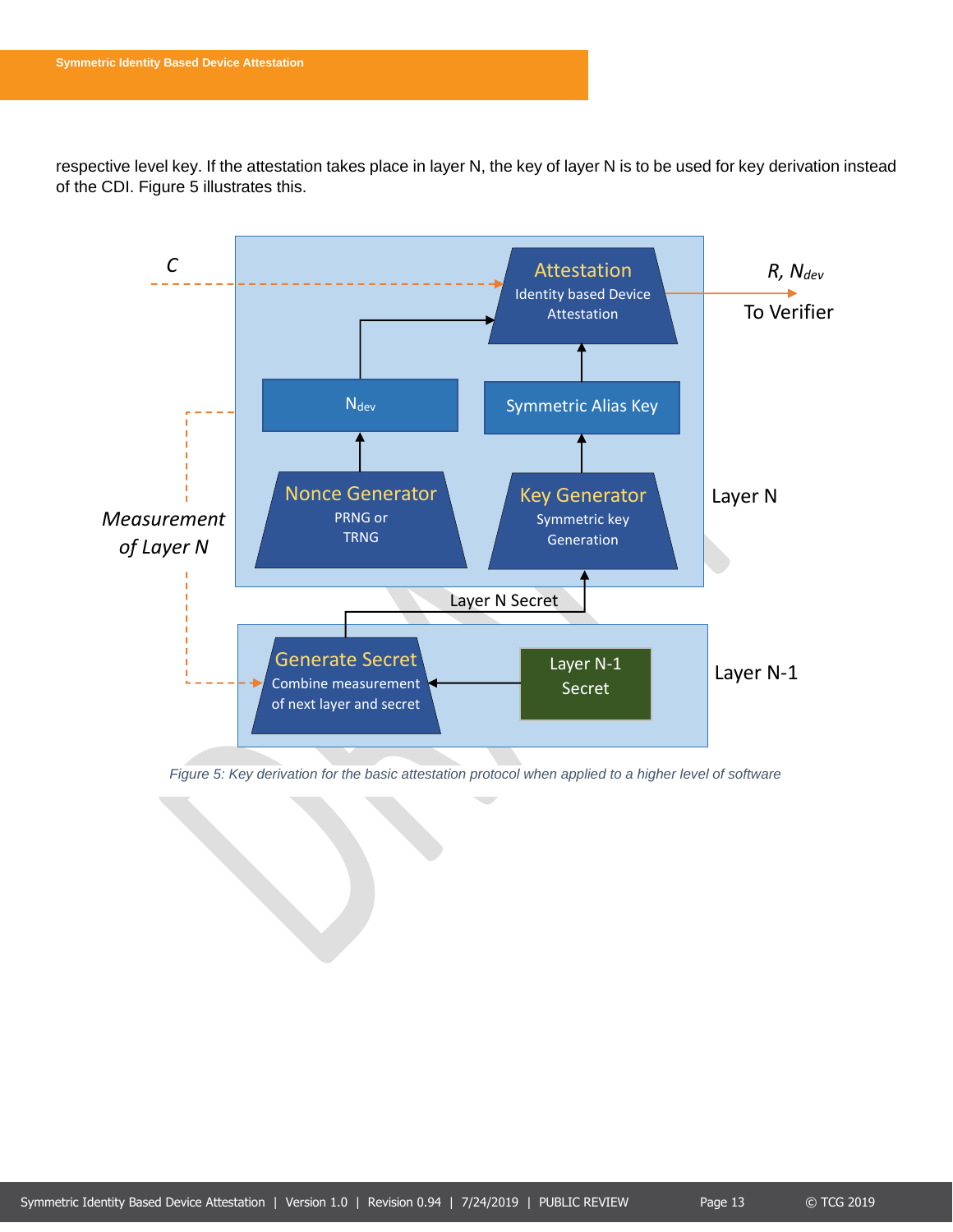# <span id="page-14-0"></span>**6 References**

- [1] TCG, "Hardware Requirements for a Device Identifier Composition Engine," [Online]. Available: https://trustedcomputinggroup.org/wp-content/uploads/Hardware-Requirements-for-Device-Identifier-Composition-Engine-r78\_For-Publication.pdf. [Accessed 15 August 2018].
- [2] TCG, "Implicit Identity Based Device Attestation," [Online]. Available: https://trustedcomputinggroup.org/wpcontent/uploads/TCG-DICE-Arch-Implicit-Identity-Based-Device-Attestation-v1-rev93.pdf.
- [3] National Institute of Standards and Technology, "Recommendation for Random Number Generation Using Deterministic Random Bit Generators," 15 August 2018. [Online]. Available: https://csrc.nist.gov/publications/detail/sp/800-90a/rev-1/final.
- [4] IETF, "The Transport Layer Security (TLS) Protocol Version 1.3," [Online]. Available: https://tools.ietf.org/html/rfc8446. [Accessed 15 August 2018].
- [5] P. England, A. Marochko, D. Mattoon, R. Spiger, D. Wooten and S. Thom, "RIoT A Foundation for Trust in the Internet of Things," [Online]. Available: https://www.microsoft.com/en-us/research/wpcontent/uploads/2016/06/RIoT20Paper-1.1-1.pdf. [Accessed 15 August 2018].